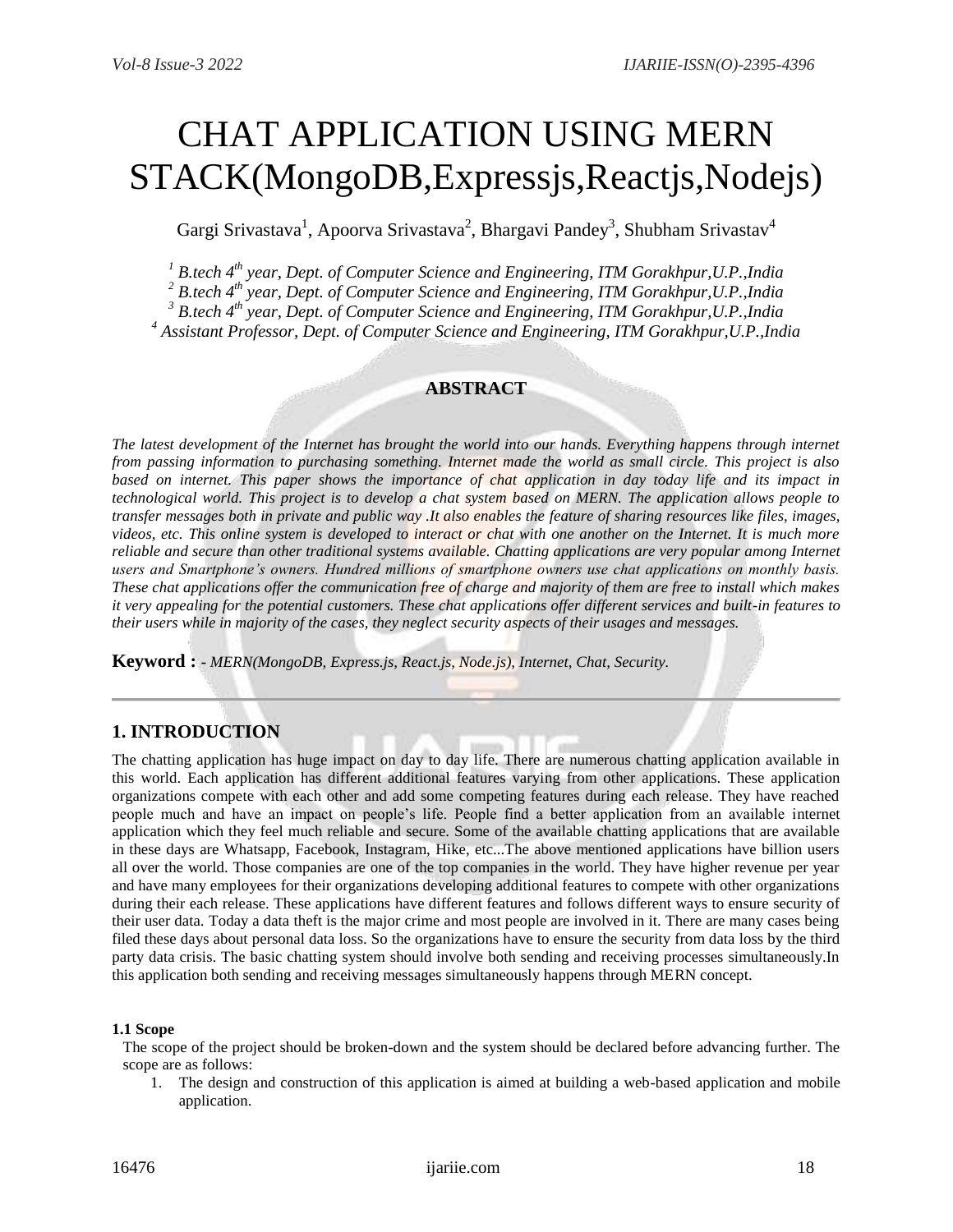- 2. This system is developed using React.js and Node.js.
- 3. The database of this system implemented using MongoDB.

## **1.2 Technology Used**

HTML, CSS and Javascript

- 1. Mongo DB: Cross-platform Document-Oriented Database
- 2. Express: Back-End Framework
- 3. React: Front-End Library
- 4. Node.js: JS Runtime Environment

**HTML:** The Hyper Text Markup Language, or HTML is the standard markup language for documents designed to be displayed in a web browser. It can be assisted by technologies such as Cascading Style Sheets (CSS) and scripting languages such as JavaScript.

**CSS:** Cascading Style Sheets (CSS) is a style sheet language used for describing the presentation of a document written in a markup language such as HTML. CSS is designed to enable the separation of presentation and content, including layout, colors, and fonts.

**Java script:** JavaScript is one of the core technologies of the World Wide Web. Over 97% of websites use it clientside for web page behavior, often incorporating third-party libraries. All major web browsers have a dedicated JavaScript engine to execute the code on the user's device.

**React.js Front End:** The top tier of the MERN stack is React.js, the declarative JavaScript framework for creating dynamic client-side applications in HTML. React lets you build up complex interfaces through simple Components, connect them to data on your backend server, and render them as HTML.

**Express.js and Node.js Server Tier:** The next level down is the Express.js server-side framework, running inside a Node.js server. Express.js bills itself as a "fast, un opinionated, minimalist web framework for Node.js," and that is indeed exactly what it is. Express.js has powerful models for URL routing (matching an incoming URL with a server function), and handling HTTP requests and responses.

**Mongo DB Database Tier:** If your application stores any data (user profiles, content, comments, uploads, events, etc.), then you're going to want a database that's just as easy to work with as React, Express, and Node.

## **2. LITERATURE SURVEY**

With the development and enhancement in internet, more and more people have been choosing network chatting tools for communication. Applications such as these facilitates communication over great distances. Therefore, this application must both be real-time and multi-platform to be used by many users. The web-based real-time chatting application does not need any additional third-party client program, and the visual communication could be established conveniently. The programming tools used in building this application is React.js, Node.js with express framework and Mongo DB database. The text communication is transferred through and from servers and the data transmission is facilitated through point to point connection between servers. Due to the usage of react framework, virtual space concept is implemented which enhances the performance over existing applications developed using PHP by a factor of approximately 6 times.

This paper is aimed at developing an Online College Management System that is of importance to the educational institute or college. This system is named College ERP using MERN stack. This system may be used to monitor college students and their various activities. This application is being developed for an engineering college to maintain and facilitate ease of access to information. For this the users must be registered with the system. College ERP is an Internet based application that aims at providing information to all levels of management within an organization. This system is used as an information management system for the college. For a given student and staff (technical and non technical) can access the system to either upload and access some information from the database.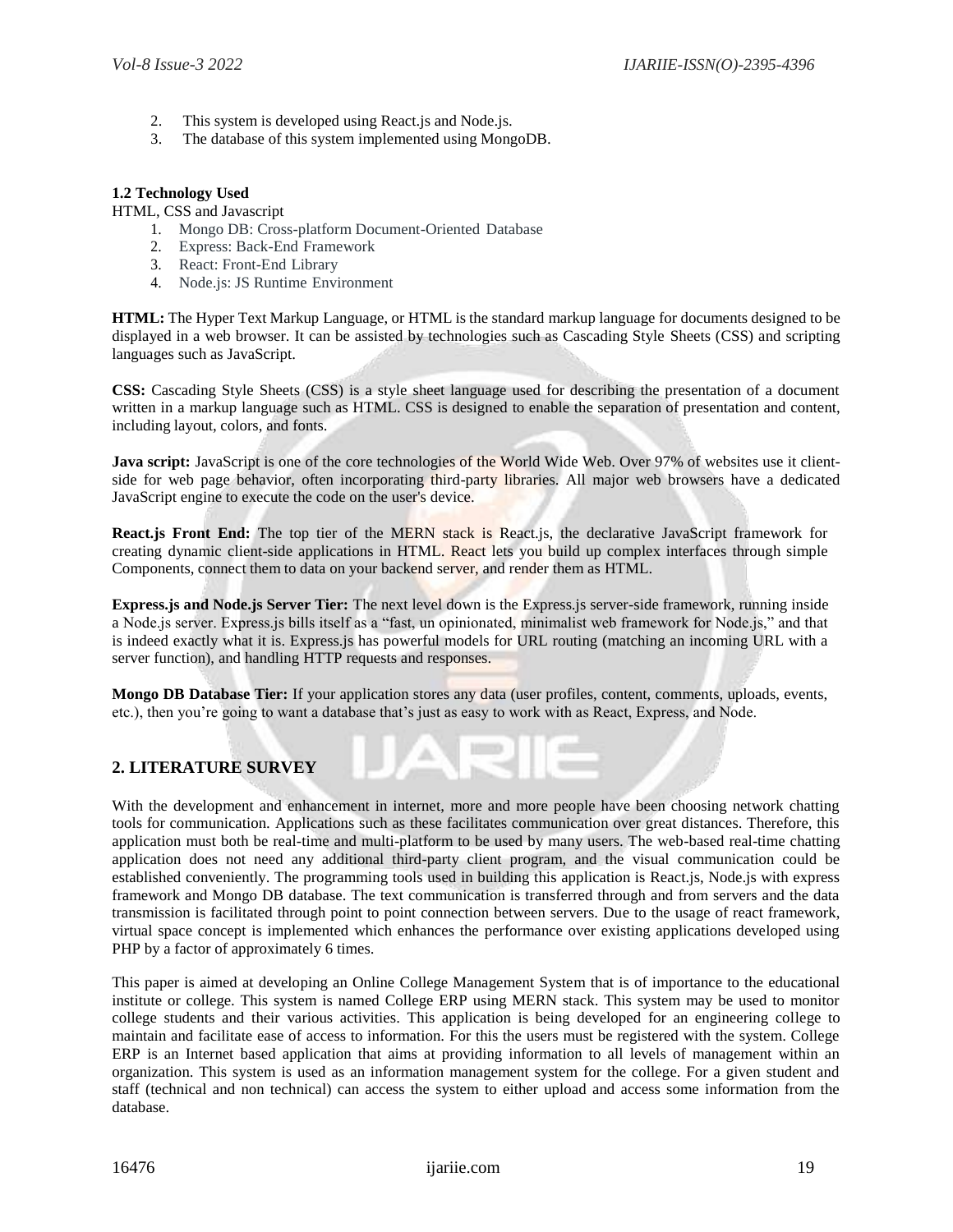In todays expeditiously moving business world, its extremely crucial to be able to understand client demand in the most efficacious and ahead of time. If our customers could have our business online and have that at their fingertips to our products or services, it would have a greater impact on their day-to-day life, which would also create an ecosystem of doing business online and serving customers on a large scale. Shopping online or doing business online has become a lifestyle for the younger generation per se. e-commerce web application, which retails n number of products has given people access to the basic necessity to luxury products. This project allows viewing various products on a web user interface and enables registered users to get hold of desired products instantly using desired payment options. This project dispenses an approachable way for business owners to view orders placed. In contemplation to establish an e-commerce web application, several technologies have been studied and acknowledged. Technologies that have been included are, React.js, MongoDB, Node.js, Express.js. This is a project to ease the accessing of various products and establish a web application where a customer is delivered with an exhaustive web application and also to understand the technologies used to demonstrate such an application. This paper will discuss each of the fundamental technologies to create and implement an ecommerce web application.

Chat applications have become one of the most important a` nd popular applications on smartphones. It has the capability of exchange text messages, images and files which it cost free for the users to communicate with each other. All messages must be protected. The aim of the paper is to propose chat application that provides End-to-End security that let safely exchange private information with each other without worrying about data. In addition to the protection of storage. A list of requirements to make secure chat application is presented in this paper and based on these requirements, the application was designed. The proposed chat application was compared with other popular applications based on those requirements as well as it has been tested as a proof for providing End-to-End security.

In this application, we have developed a website where users can sign up and login and be able to share their thoughts and events at their colleges or companies and experience at interviews or etc and also like, comment on respective posts, and also user can able to follow or unfollow a user to get updates from different users. We feel very difficult to find blood donors at difficult times, this website provides a list of blood donors with their details such that it will be very helpful in finding blood donors. It is very helpful to people who require blood urgently. There is a good number of donors but we find it difficult to find them. This website solves this issue. We can create chat rooms or join chat rooms and discuss things with people around the world in this application.

Chatting applications are very popular among Internet users and Smartphone's owners. Hundred millions of smartphone owners use chat applications on monthly basis. These chat applications offer the communication free of charge and majority of them are free to install which makes it very appealing for the potential customers. These chat applications offer different services and built-in features to their users while in majority of the cases, they neglect security aspects of their usages and messages.

The latest development of the Internet has brought the world into our hands. Everything happens through internet from passing information to purchasing something. Internet made the world as small circle. This project is also based on internet. This paper shows the importance of chat application in day today life and its impact in technological world. This project is to develop a chat system based on Java multithreading and network concept. The application allows people to transfer messages both in private and public way .It also enables the feature of sharing resources like files, images, videos, etc.This online system is developed to interact or chat with one another on the Internet. It is much more reliable and secure than other traditional systems available. Java, multi threading and client-server concept were used to develop the web based chat application. This application is developed with proper architecture for future enhancement. It can be deployed in all private organizations like Colleges, IT parks, etc.

This research paper is about the modelling and construction of Management Information System with the help of MERN stack. The MERN stack consist of MongoDB, Express.js, React and Node.js. This MIS (Management Information System) is specially designed for IMOs and the Govt. of India. The schema modelling is flexible and it can be used by almost every loan providing govt. agency. For deploying the application, the database used is MongoDB and the server used is Heroku. The entire system can be integrated with Docker to reduce the development setup time. The application comes with built in feature that allows the admin to send messages to the loan-bearing group.

## **3. OBJECTIVE**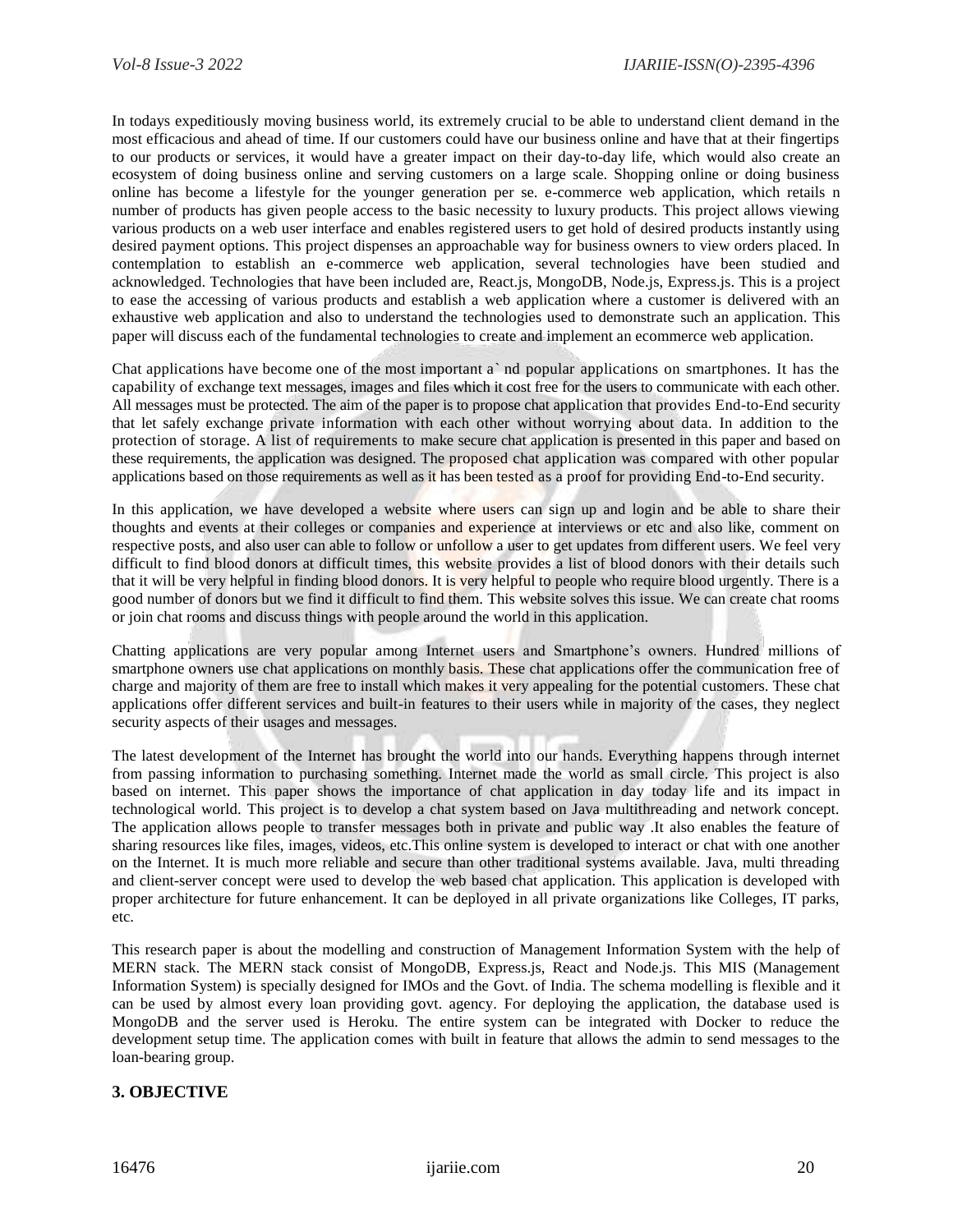Our goal is to build a web chat that holds a single chat room. Any user can connect to it from an open window/tab, is able to upload an image to use as avatar during the chat, each connected user will see instantly any message sent, and new connected users will see the last 10 messages sent.Mongo DB makes use of records which are made up of documents that contain a data structure composed of field and value pairs. Documents are the basic unit of data in Mongo DB.Express does is that it enables you to easily create web applications by providing a slightly simpler interface for creating your request endpoints, handling cookies, etc. than vanilla Node.React is an open-source, component-based JavaScript library used to create quick and interactive interfaces or UI components for users for web and mobile-based applications. It is a declarative and highly accurate library that provides reusable code, which enhances the efficiency and flexibility of single-page applications.Node.js is an open-source and cross-platform JavaScript runtime environment. Node.js with Express.js can also be used to create classic web applications on the server-side.

#### **3.1 FUTURE SCOPES**

Especially if I don't have any experience. Finding work can be a real challenge. A successful learning can help me turn an experience into a career opportunity.

To be work IT company.

Can work as a Software Engineer.

Can work as a Web Designer.

Can work as a Web Developer.

Can work as a QA Tester.

#### **4. METHODOLOGY**

Firstly, we will be doing the requirement and analysis part of the development cycle, in which we will find out our project's final goals and what will get in the long run. Then, we will move onto the designing phase of the cycle which will be deciding the designing and look of it. Then we'll deep dive into the implementation part which consists of frontend and back-end development.

We'll first start from the back-end of the project with the help of the Java script and try to build the minimum valued product first which will set the base of our working project and then we will add other backlogs of the product and try to develop in their sprint. If a few backlogs will not be completed in their mentioned sprint, then we'll add it to the next sprint and try to finish it in that one.During the development of the back-end of the product, we will be using only the React JS for the front-end which will be showing the info on the browser.

Database part will be developed parallelly with the back-end development and MongoDB will be used for the database.If the back-end of the project gets complicated, we will move on to the front-end development fully. It will be developed by HTML, CSS , JavaScript and React js.When this all gets done, we will run some tests in the testing phase of the project and then will manage the documentation which we've maintained during the whole implementation and development phase.

#### **5. CONCLUSIONS**

As a conclusion, I can say that this undergoing project is giving great experience. Thanks to this project, I am acquiring deeper knowledge concerning my technical skills but I also personally benefited. Currently MERN stack is a common technologies of web applications and chat applications, and one of the most popular technology for development used by developers worldwide. If we surf internet we can see millions of websites, applications and games built with MERN and MEAN stack. I am learning to live in a different environment from the one I am used to. Indeed, I am growing more independent in work and also in everyday life, realizing that I could do more things than I thought like learning new things by myself.

There are huge opportunities available for the students who want to work in this field. Many private and public organizations hire web designer and app designer for their online work and development. With the rapid advent of online industry, the demand of web development and app development professionals is increasing and this has created a huge job opportunity for the aspirants in the upcoming days. Also an experienced person in this field can also work as a freelancer; there are many online companies which provide online projects to the individuals.